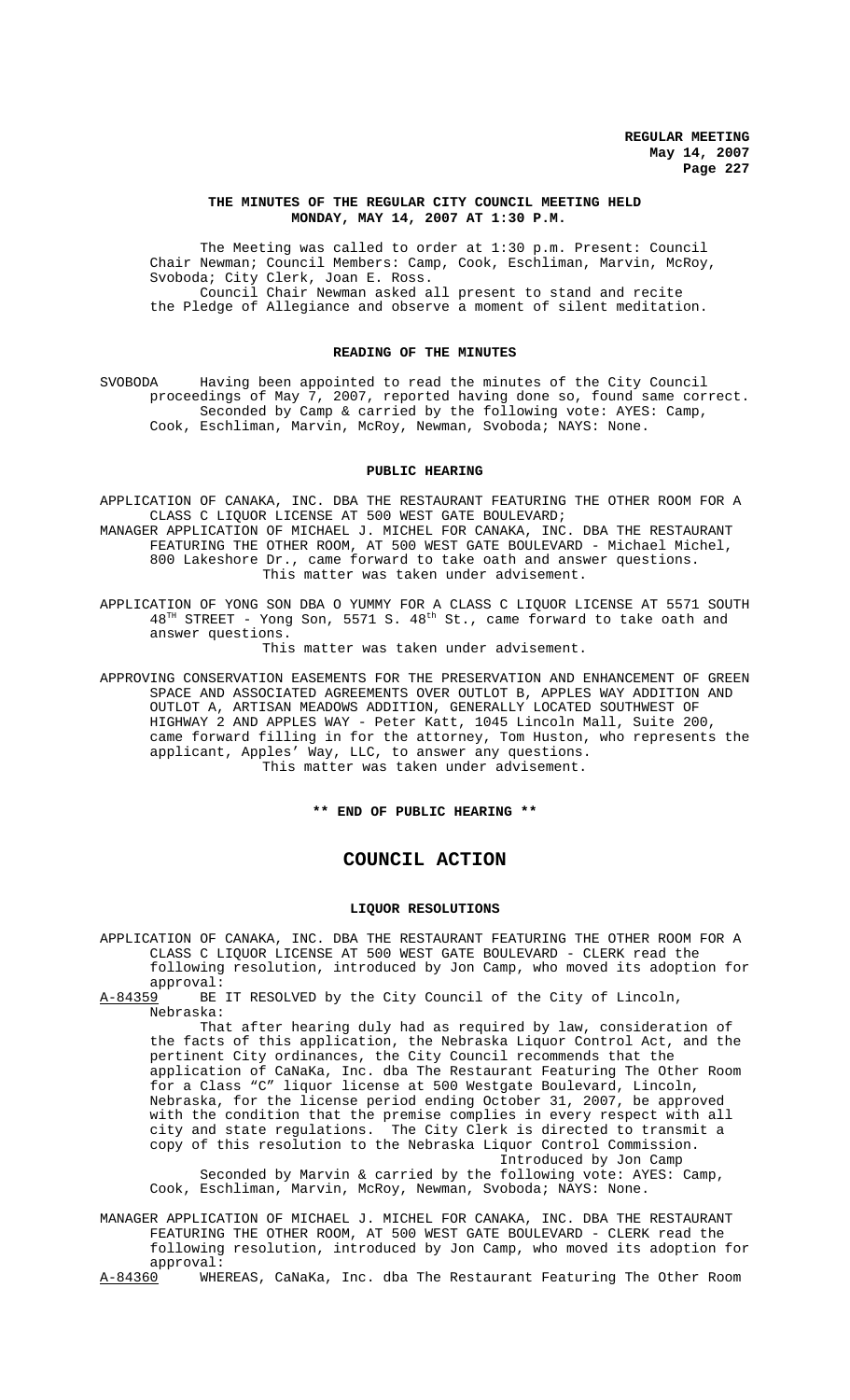> located at 500 Westgate Boulevard, Lincoln, Nebraska has been approved for a Retail Class "C" liquor license, and now requests that Michael J. Michel be named manager;

> WHEREAS, Michael J. Michel appears to be a fit and proper person to manage said business.

NOW, THEREFORE, BE IT RESOLVED by the City Council of the City of Lincoln, Nebraska:

That after hearing duly had as required by law, consideration of the facts of this application, the Nebraska Liquor Control Act, and the pertinent City ordinances, the City Council recommends that Michael J. Michel be approved as manager of this business for said licensee. The City Clerk is directed to transmit a copy of this resolution to the Nebraska Liquor Control Commission.

Introduced by Jon Camp

Seconded by Marvin & carried by the following vote: AYES: Camp, Cook, Eschliman, Marvin, McRoy, Newman, Svoboda; NAYS: None.

APPLICATION OF YONG SON DBA O YUMMY FOR A CLASS C LIQUOR LICENSE AT 5571 SOUTH 48TH STREET - CLERK read the following resolution, introduced by Jon Camp, who moved its adoption for approval:

A-84361 BE IT RESOLVED by the City Council of the City of Lincoln, Nebraska:

That after hearing duly had as required by law, consideration of the facts of this application, the Nebraska Liquor Control Act, and the pertinent City ordinances, the City Council recommends that the application of Yong Son dba O Yummy for a Class "C" liquor license at 5571 South 48th Street, Lincoln, Nebraska, for the license period ending October 31, 2007, be approved with the condition that the premise complies in every respect with all city and state regulations. The City Clerk is directed to transmit a copy of this resolution to the Nebraska Liquor Control Commission.

Introduced by Jon Camp Seconded by Marvin & carried by the following vote: AYES: Camp, Cook, Eschliman, Marvin, McRoy, Newman, Svoboda; NAYS: None.

## ORDINANCES - 2<sup>ND</sup> READING & RELATED RESOLUTIONS (as required) - NONE

## **RESOLUTIONS**

ACCEPTING THE REPORT OF NEW AND PENDING CLAIMS AGAINST THE CITY AND APPROVING DISPOSITION OF CLAIMS SET FORTH FOR THE PERIOD OF APRIL 16 - 30, 2007 - CLERK read the following resolution, introduced by Ken Svoboda, who

moved its adoption:<br>A-84362 BE IT RESOLVE BE IT RESOLVED by the City Council of the City of Lincoln, Nebraska:

That the claims listed in the attached report, marked as Exhibit "A", dated May 1, 2007, of various new and pending tort claims filed against the City of Lincoln with the Office of the City Attorney or the Office of the City Clerk, as well as claims which have been disposed of, are hereby received as required by Neb. Rev. Stat. § 13-905 (Reissue 1997). The dispositions of claims by the Office of the City Attorney, as shown by the attached report, are hereby approved:

| Charles Teeters & Kristina Teeters NAS*<br>Tod Davenport<br>& Christina Davenport<br>Motor Club Insurance Association<br>John Orwen, Gladys Orwen &<br>Farmers Mutual of Nebraska<br>(Claim No. 040951)<br>\$7,358.90<br>10,000,000.00<br>Rick Meyer<br>Ann Percival | DENIED |  | ALLOWED OR SETTLED |             |
|----------------------------------------------------------------------------------------------------------------------------------------------------------------------------------------------------------------------------------------------------------------------|--------|--|--------------------|-------------|
|                                                                                                                                                                                                                                                                      |        |  |                    |             |
|                                                                                                                                                                                                                                                                      |        |  |                    | \$11,750.00 |
|                                                                                                                                                                                                                                                                      |        |  |                    |             |
|                                                                                                                                                                                                                                                                      |        |  |                    | 2,361.42    |
|                                                                                                                                                                                                                                                                      |        |  |                    | 165.00      |
| Erin Adams<br>500.00<br>Nancy Mattox                                                                                                                                                                                                                                 |        |  |                    | 1,257.53    |
| NAS*<br>Adam Lenzen<br>State Farm Insurance                                                                                                                                                                                                                          |        |  |                    |             |
| 240.51<br>Norm Johnston<br>(Claim No. 27-7759-422)                                                                                                                                                                                                                   |        |  |                    | 11,026.48   |
| Bill Stutzman<br>145.61<br>Safeco Insurance                                                                                                                                                                                                                          |        |  |                    |             |
| Barbara Lemon & Louis Lemon<br>NAS*<br>(Claim No. 49520033008)                                                                                                                                                                                                       |        |  |                    | 1,026.49    |
| Sheri Johnson<br>60.00                                                                                                                                                                                                                                               |        |  |                    |             |

\* No Amount Specified

The City Attorney is hereby directed to mail to the various claimants listed herein a copy of this resolution which shows the final disposition of their claim.

Introduced by Ken Svoboda Seconded by Marvin & carried by the following vote: AYES: Camp,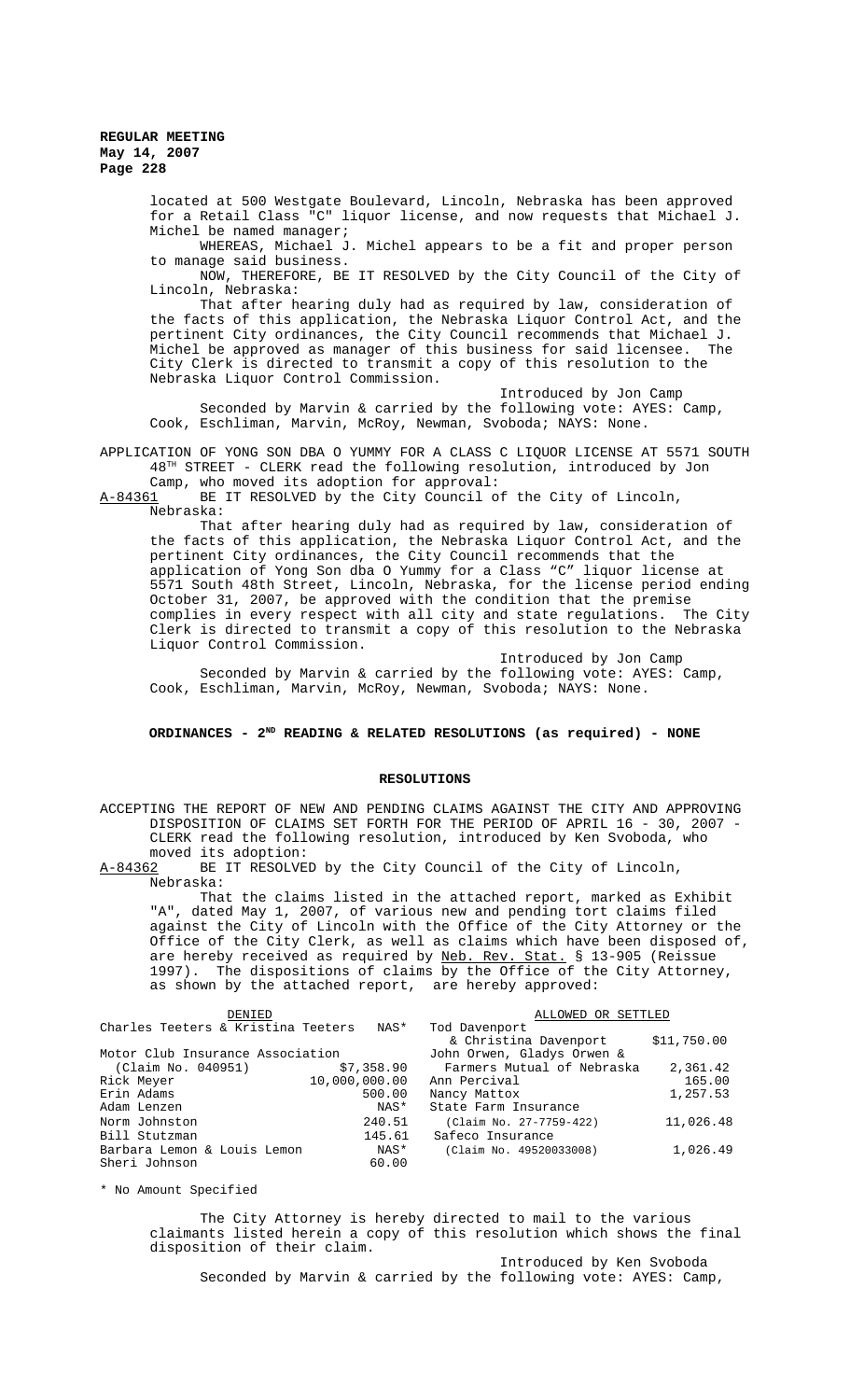Cook, Eschliman, Marvin, McRoy, Newman, Svoboda; NAYS: None.

APPROVING CONSERVATION EASEMENTS FOR THE PRESERVATION AND ENHANCEMENT OF GREEN SPACE AND ASSOCIATED AGREEMENTS OVER OUTLOT B, APPLES WAY ADDITION AND OUTLOT A, ARTISAN MEADOWS ADDITION, GENERALLY LOCATED SOUTHWEST OF HIGHWAY 2 AND APPLES WAY - CLERK read the following resolution,

introduced by Ken Svoboda, who moved its adoption:<br>A-84363 WHEREAS, Apples' Way, LLC, a Nebraska limite A-84363 WHEREAS, Apples' Way, LLC, a Nebraska limited liability company, a Nebraska corporation and AC Holdings, LLC, a Nebraska limited liability company, a Nebraska corporation have offered to grant respective conservation easements for the permanent protection of two water quality projects over an area generally located southwest of Highway 2 and Apples Way, and more particularly described as:

Outlot B, Apples Way Addition, Lincoln, Lancaster County, Nebraska; and

Outlot A, Artisan Meadows Addition, Lincoln, Lancaster County, Nebraska

WHEREAS, acquisition of this conservation easement by the City would further the goals of the Comprehensive plan relating to wetlands. NOW, THEREFORE, BE IT RESOLVED by the City Council of the City of Lincoln, Nebraska:

That, on behalf of the City of Lincoln, Nebraska, the offer of conservation easements by both Apples' Way, LLC and AC Holdings, LLC over tracts of land as legally described above and in the Conservation Easement Agreement, attached hereto and marked as Attachment 'A', are hereby accepted and approved.

BE IT FURTHER RESOLVED that the Mayor is authorized to execute the Conservation Easement Agreement on behalf of the City of Lincoln, Nebraska.

Introduced by Ken Svoboda Seconded by Marvin & carried by the following vote: AYES: Camp, Cook, Eschliman, Marvin, McRoy, Newman, Svoboda; NAYS: None.

APPROVING A TRANSFER OF APPROPRIATIONS IN THE AMOUNT OF \$5,000.00 FROM GENERAL FUND, ACCOUNT 01001.5989 (DISCRETIONARY FUNDS OF ANNETTE MCROY) TO FUND 409425.6138, PARKS & RECREATION DEPARTMENT, FOR TRAGO PARK SPRAYGROUND EQUIPMENT; IN THE AMOUNT OF \$5,000.00 FROM GENERAL FUND, ACCOUNT 01001.5989 TO FUND 18002.5878, PROBLEM RESOLUTION TEAM (PRT); IN THE AMOUNT OF \$5,000.00 FROM GENERAL FUND, ACCOUNT 01001.5989 TO FUND 295204.5259, LINCOLN POLICE DEPARTMENT FOR THE NEIGHBORHOOD WATCH PROGRAM; AND IN THE AMOUNT OF \$1,000.00 FROM GENERAL FUND, ACCOUNT 01001.5989 TO FUND 01001.5989, DAN MARVIN DISCRETIONARY FUNDS. (REQUEST TO WAIVE COUNCIL RULES FOR ACTION 5/14/07) - PRIOR to reading:

COOK Moved to waive the rules on Bill No. 07R-108 to have action on this date.

Seconded by Svoboda & carried by the following vote: AYES: Camp, Cook, Eschliman, Marvin, McRoy, Newman, Svoboda; NAYS: None.

CLERK Read the following resolution, introduced by Annette McRoy, who moved its adoption:<br>A-84364 BE IT RESOLVE

BE IT RESOLVED by the City Council of the City of Lincoln, Nebraska:

That a transfer of appropriations in the amount of \$5,000.00 <u>from</u> General Fund, Account 01001.5989 (Discretionary Funds of Annette McRoy) to Fund 409425.6138, Parks & Recreation Department, for Trago Park sprayground equipment; in the amount of \$5,000.00 from General Fund, Account 01001.5989 to Fund 18002.5878, Problem Resolution Team (PRT); in the amount of  $$5,000.00$  from General Fund, Account  $01001.5989$  to Fund 295204.5259, Lincoln Police Department for the Neighborhood Watch Program; and in the amount of \$1,000.00 <u>from</u> General Fund, Account 01001.5989 to Fund 01001.5989, Dan Marvin Discretionary Funds, are hereby approved and the Finance Director is authorized to make such transfers upon passage of this resolution.

Introduced by Annette McRoy Seconded by Cook & carried by the following vote: AYES: Camp, Cook, Eschliman, Marvin, McRoy, Newman, Svoboda; NAYS: None.

APPROVING A TRANSFER OF APPROPRIATIONS IN THE AMOUNT OF \$2,269.35 FROM GENERAL FUND, ACCOUNT 01001.5989 (DISCRETIONARY FUNDS OF PATTE NEWMAN) TO ACCOUNT 18002.5878, PROBLEM RESOLUTION TEAM (PRT). (REQUEST TO WAIVE COUNCIL RULES FOR ACTION 5/14/07) - PRIOR to reading:

COOK Moved to waive the rules on Bill No. 07R-109 to have action on this date.

Seconded by Marvin & carried by the following vote: AYES: Camp, Cook, Eschliman, Marvin, McRoy, Newman, Svoboda; NAYS: None.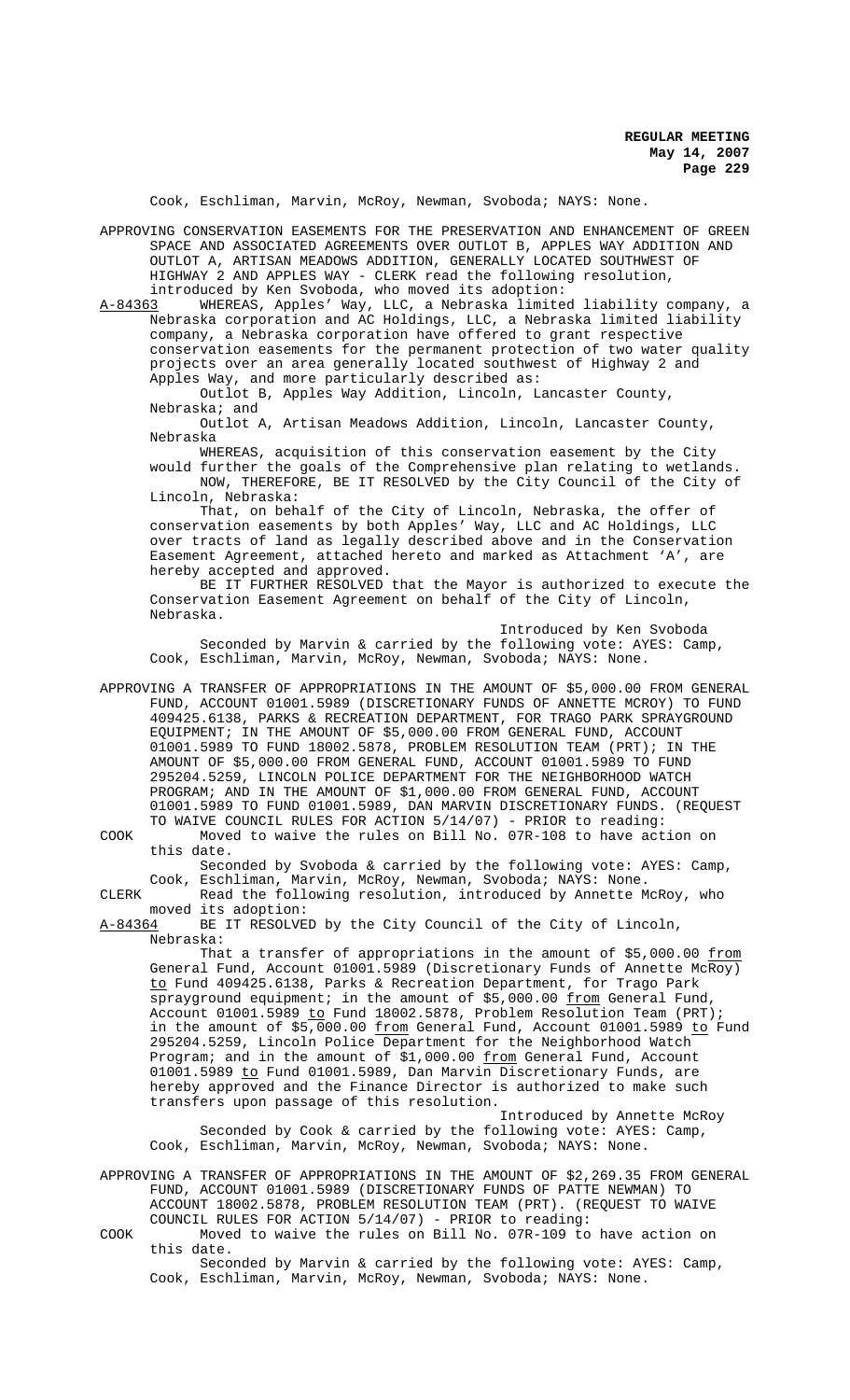CLERK Read the following resolution, introduced by Annette McRoy, who moved its adoption:

A-84365 BE IT RESOLVED by the City Council of the City of Lincoln, Nebraska:

That a transfer of appropriations in the amount of  $$2,269.35$  from General Fund, Account 01001.5989 (Discretionary Funds of Patte Newman) <u>to</u> Account 18002.5878, Problem Resolution Team (PRT), is hereby approved and the Finance Director is authorized to make such transfer upon passage of this resolution.

Introduced by Annette McRoy Seconded by Marvin & carried by the following vote: AYES: Camp, Cook, Eschliman, Marvin, McRoy, Newman, Svoboda; NAYS: None.

## ORDINANCES - 3<sup>RD</sup> READING & RELATED RESOLUTIONS (as required)

- CHANGE OF ZONE 07010 APPLICATION OF STEVE M. CHAMPOUX FOR A CHANGE OF ZONE FROM AG AGRICULTURAL DISTRICT TO AGR AGRICULTURAL RESIDENTIAL DISTRICT ON PROPERTY GENERALLY LOCATED AT 134TH AND A STREETS. (REQUEST OF APPLICANT TO CONTINUE P.H. TO  $5/7/07$ ) (4/16/07 -  $2^{ND}$  READING & P.H. CON'T. TO 5/7/07 W/ ACTION 5/14/07) - PRIOR to reading:
- COOK Moved to have Action Delayed with continued Public Hearing on Bill No. 07-58 on July 23, 2007.

Seconded by Svoboda & carried by the following vote: AYES: Camp, Cook, Eschliman, Marvin, McRoy, Svoboda; NAYS: Newman.

- CLERK Read an ordinance, introduced by Jonathan Cook, amending the Lincoln Zoning District Maps attached to and made a part of Title 27 of the Lincoln Municipal Code, as provided by Section 27.05.020 of the Lincoln Municipal Code, by changing the boundaries of the districts established and shown thereon, the third time.
- AMENDING THE PAY SCHEDULE OF EMPLOYEES WHOSE CLASSIFICATION IS ASSIGNED TO THE PAY RANGE WHICH IS PREFIXED BY THE LETTER M BY CHANGING THE PAY RANGE FOR THE JOB CLASSIFICATION OF "INTERNAL AUDITOR" - CLERK read an ordinance, introduced by Annette McRoy, amending Section 1 of Ordinance No. 18784 passed August 14, 2006, relating to the pay schedules of employees whose classifications are assigned to the pay range which is prefixed by the letter "M", by changing the pay range for the position of Internal Auditor from an M01 (\$46,080.32 - \$78,871.52) to an M02 (\$47,515.52 - \$96,905.12), the third time.
- MCROY Moved to pass the ordinance as read. Seconded by Marvin & carried by the following vote: AYES: Camp, Cook, Eschliman, Marvin, McRoy, Newman, Svoboda; NAYS: None.

The ordinance, being numbered **#18925**, is recorded in Ordinance Book #26, Page

## **REGISTERED TO SPEAK SESSION - NONE**

**OPEN MICROPHONE SESSION - NONE**

## **MISCELLANEOUS BUSINESS**

## **PENDING -**

CAMP Moved to extend the Pending List to May 21, 2007. Seconded by Cook & carried by the following vote: AYES: Camp, Cook, Eschliman, Marvin, McRoy, Newman, Svoboda; NAYS: None.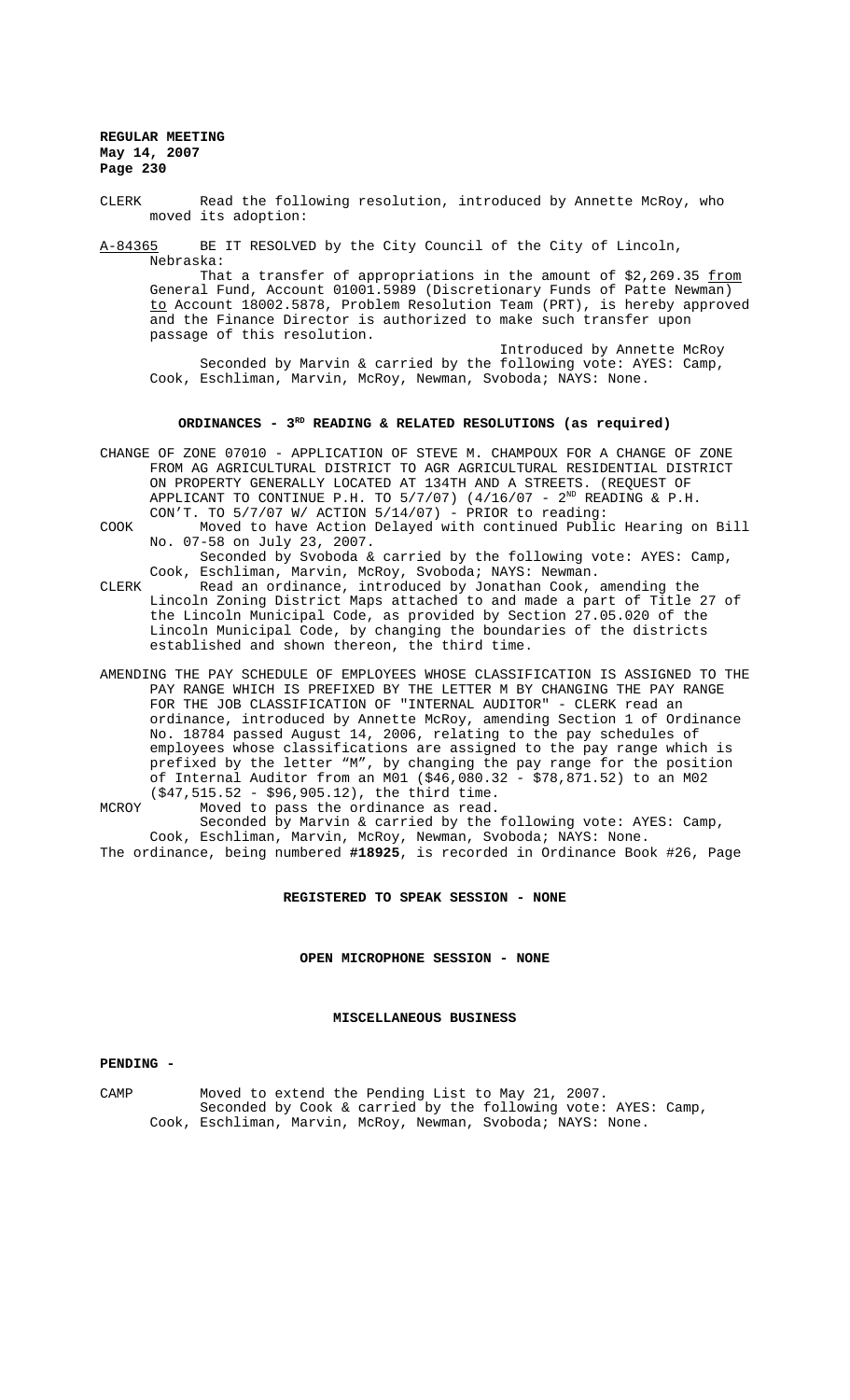# **ADJOURNMENT 1:43 P.M.**

CAMP Moved to adjourn the City Council meeting of May 14, 2007. Seconded by Cook & carried by the following vote: AYES: Camp, Cook, Eschliman, Marvin, McRoy, Newman, Svoboda; NAYS: None. So ordered.

Joan E. Ross, City Clerk

Sandy Dubas, Senior Office Assistant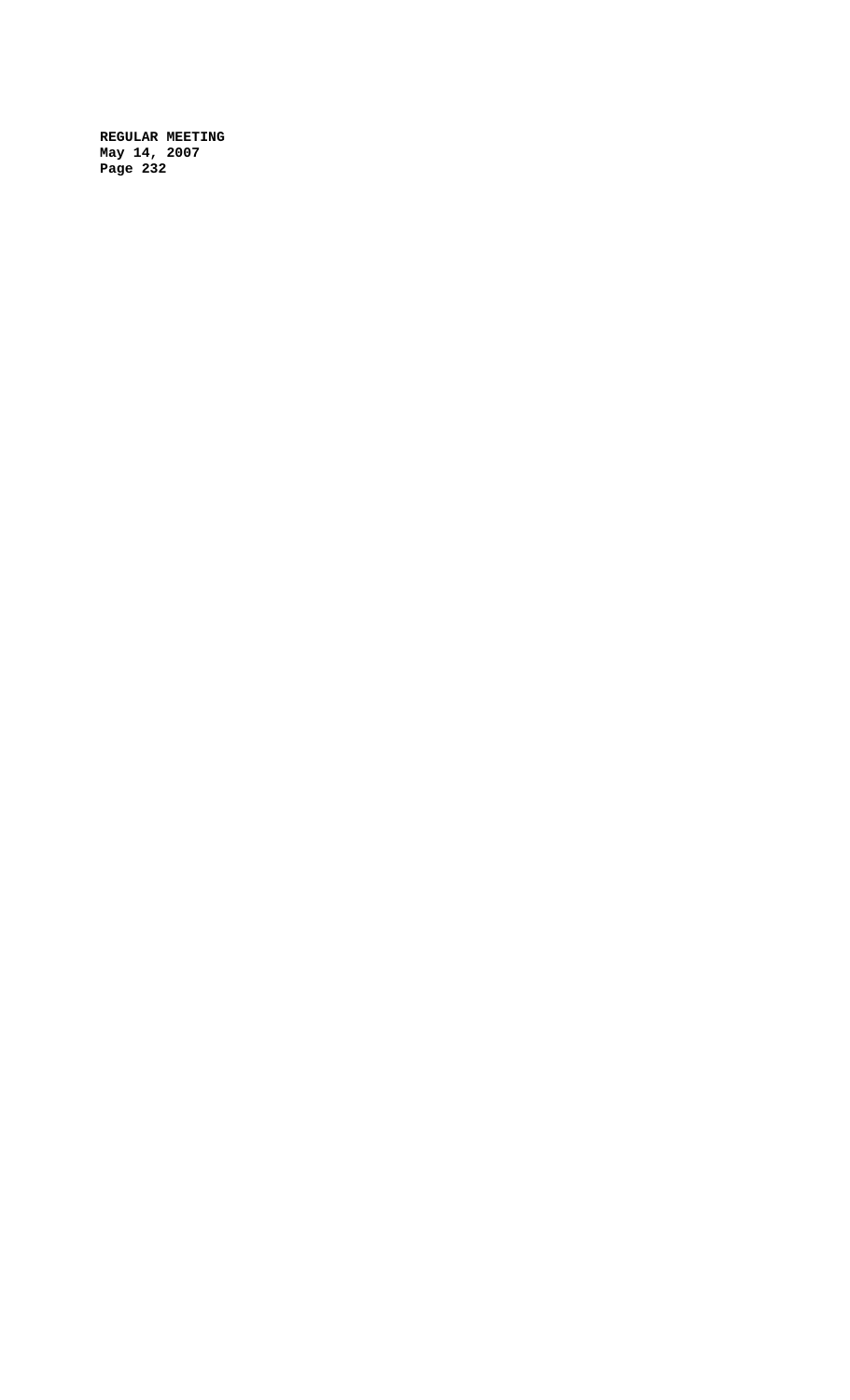# **THE MINUTES OF THE REGULAR CITY COUNCIL MEETING HELD MONDAY, MAY 14, 2007 AT 1:30 P.M. (BY THE NEW CITY COUNCIL)**

### **RECONVENED AT 1:54 P.M.**

### **OATHS OF OFFICE**

CLERK Administered the Oath of Office to the newly elected Mayor, Chris Beutler.

CLERK Administered the Oath of Office to the following newly elected and re-elected Council Members, Doug Emery, John Spatz, Jon Camp, Jonathan Cook.

#### **MAYOR CHRIS BEUTLER'S INAUGURAL REMARKS**

City Council members, friends, distinguished guests, citizens, and all of you in the TV audience, welcome. And a special welcome to my parents Jack and Dorothy Beutler, to my wife Judy, to her parents Nye and Garnett Bond and to other family members who are here today to share this occasion.

First, and very importantly, let me begin by conveying my heartfelt thanks and appreciation to Mayor Coleen Seng for her lifetime of extraordinary and unparalled service to the City of Lincoln and its people. She has sacrificed much and given her all. On behalf of all of us, thank you, Mayor Seng.

I want to take a few moments with you to share a part of my vision for my Administration and Lincoln's future.

Throughout my campaign, I found one thing to be true everywhere I went-one thing I found we all have in common - a widespread and deep affection for our City.

"I love Lincoln." And you love Lincoln. And I believe I am going to love being your Mayor because of this wonderful spirit we share.

Everyone I've met believes that Lincoln is a good place... a good place to live, work and raise a family. That's not all - we all share a .<br>vision of the even better world-class City that Lincoln can become. Lincoln is ready for Mayoral leadership and City Council leadership that will make our vision become our reality.

Lincoln voters voted for change. They want progress, now. And they want all of us, the Council, the Mayor and everyone who works for the City, to get to work and get the job done. The voters are going to hold all of us accountable... and let me assure you, I will hold myself, my staff, my directors and my departments accountable.

I will make sure that we meet our infrastructure needs. Lincoln needs new roads, the research corridor and other innovative, forwardthinking projects. These are the economic engines that will enable Lincoln to grow the right way.

It's time - working with the Council - to solve the budget problem and fix the budget's structural defects. I want to let all citizens know right now that this will be a difficult, difficult process. The scale of the deficit is huge. But we must persevere so that our house is at last in order.

Finally, we will make Lincoln an easier place to do business - so that we can expand homegrown businesses, bring in new businesses, and create the good, high-paying jobs that are the hallmark of a world-class City. I will not rest until we streamline procedures to make one-stop permitting a reality.

In the brief two-week period of transition preceding today, I have already held dozens of meetings focusing mainly upon possible changes in personnel and on the City budget - the two most pressing problems. On Wednesday of this week we will make the first of several announcements on personnel.

By Friday of this week we will have set the schedule for early, meaningful City Council collaboration on the new budget. Change is not just in the wind. It is imminent.

The voters told us they wanted another kind of change too. They want to change the way we talk about the City. They're tired of the negativity and the "Down on Lincoln" rhetoric. They voted against partisanship and divisive politics. They want us - all of us - to stop bickering, roll up our sleeves, solve Lincoln's problems and move our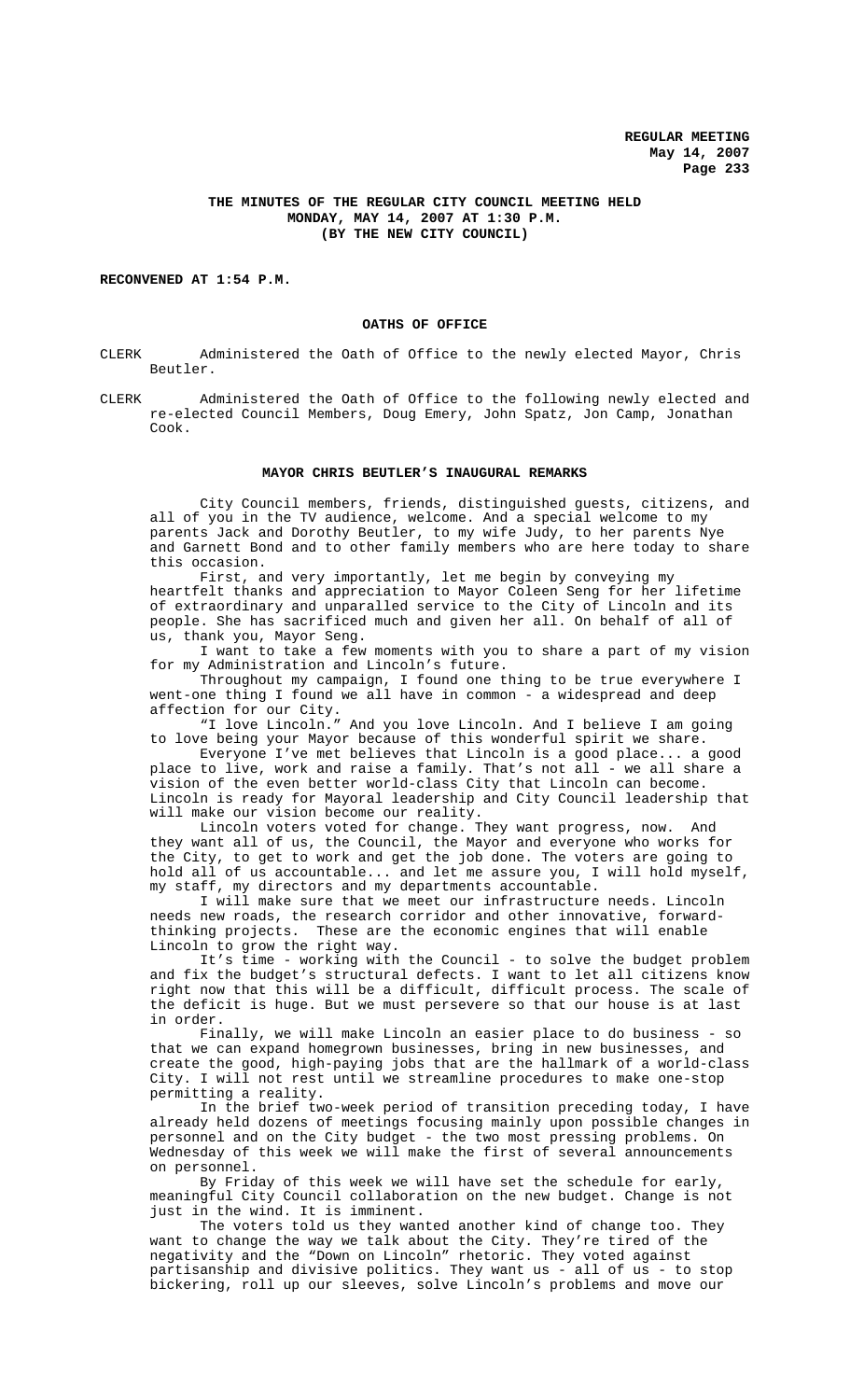City forward.

COOK So Moved.

I respect the voters and the message that they gave us. Today, I am asking that: "the era of partisanship in Lincoln end. Let it be over!"

Let me state that goal again: Today, the era of partisanship in Lincoln is over.

As your Mayor, I will set the tone. And I am inviting everyone, every organization and every institution to join in being part of this change. I will work with the City Council, and all citizens, who want to achieve a higher level of dialogue for Lincoln. The atmosphere of trust so conducive to moving forward cannot be nurtured amidst a cacophony of exaggerated and distorted claims and counter-claims.

Let's all start by agreeing to change how we think and talk about Lincoln. We need to think about Lincoln as the great world-class city we can make it. And we need to talk about how we are working every day to make it better.

I hope you will help me in making the end of partisanship a reality. Together we can build a new can-do spirit where everyone knows that it is their responsibility to work for what is good for all of Lincoln. I know I can't do it alone. I know the Mayor or even all of City Government can't accomplish this. It takes all of us - all citizens - working together - to realize our vision for Lincoln's future.

I ask you to join me.

Together, we will make Lincoln our world-class City. Thank you.

## **ELECTION OF COUNCIL CHAIR & VICE CHAIR**

Mayor Chris Beutler proceeded to call for nominations (calling for nominations three times) for the office of Chair for the City Council. Council Member Robin Eschliman nominated Dan Marvin. Motion carried,  $7-0$ .

As the newly elected Chair, Dan Marvin called for nominations (calling for nominations three times) for the office of Vice Chair for the City Council. Council Member Jonathan Cook nominated Robin Eschliman. Motion carried, 7-0.

### **RESOLUTIONS**

A RESOLUTION IN APPRECIATION OF COLEEN J. SENG FOR HER SERVICE TO THE CITY AS MAYOR - CLERK read the following resolution, introduced by Jonathan

Cook, who moved its adoption:<br>A-84366 WHEREAS, Coleen J. Seng A-84366 WHEREAS, Coleen J. Seng has heretofore well and truly served as the Mayor of the City of Lincoln from May, 2003 to May, 2007; and

WHEREAS, it is appropriate for the City Council, on behalf of the citizens of the City of Lincoln, to publicly express their appreciation and gratitude for Mayor Seng's untiring service and many contributions to making the City of Lincoln great and to cause said expression of appreciation and gratitude to be forever made a part of the records of the official proceedings of the City Council.

NOW, THEREFORE, BE IT RESOLVED by the City Council of the City of Lincoln, on behalf of themselves and all the citizens of the City of Lincoln, that the appreciation and gratitude of all are hereby extended to

# **COLEEN J. SENG**

for her service as Mayor of the City of Lincoln, together with warmest and best wishes for continued good health, happiness, and success in all her future endeavors.

Introduced by All City Council Members

Seconded by Svoboda & carried by the following vote: AYES: Camp, Cook, Emery, Eschliman, Marvin, Spatz, Svoboda; NAYS: None.

A RESOLUTION IN APPRECIATION OF ANNETTE MCROY FOR HER SERVICE TO THE CITY AS A MEMBER OF THE CITY COUNCIL - CLERK read the following resolution, introduced by Jonathan Cook, who moved its adoption:

A-84367 WHEREAS, ANNETTE MCROY has heretofore well and truly served as a member of the Lincoln City Council from May, 1999 to May, 2007; and WHEREAS, it is appropriate for the City Council, on behalf of the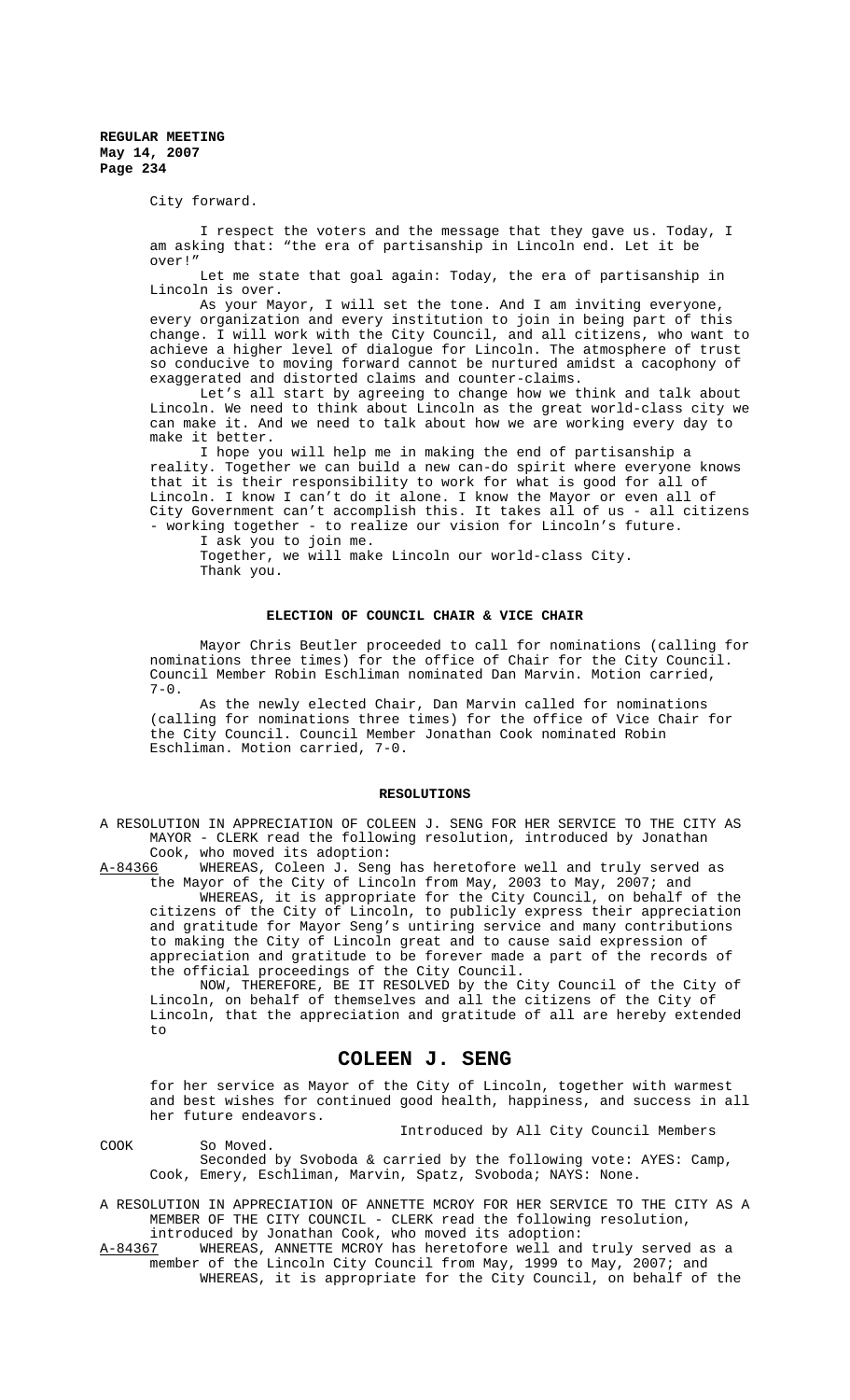citizens of the City of Lincoln, to publicly express their appreciation and gratitude for Annette's untiring service and many contributions to

making the City of Lincoln great and to cause said expression of appreciation and gratitude to be forever made a part of the records of the official proceedings of the City Council.

NOW, THEREFORE, BE IT RESOLVED by the City Council of the City of Lincoln, on behalf of themselves and all the citizens of the City of Lincoln, that the appreciation and gratitude of all are hereby extended to

# **ANNETTE MCROY**

for her service as a member of the City Council of the City of Lincoln, together with warmest and best wishes for continued good health, happiness, and success in all her future endeavors.

Introduced by All City Council Members

COOK So Moved.

Seconded by Emery & carried by the following vote: AYES: Camp, Cook, Emery, Eschliman, Marvin, Spatz, Svoboda; NAYS: None.

A RESOLUTION IN APPRECIATION OF PATTE NEWMAN FOR HER SERVICE TO THE CITY AS A MEMBER OF THE CITY COUNCIL - CLERK read the following resolution, introduced by Jonathan Cook, who moved its adoption:

A-84368 WHEREAS, PATTE NEWMAN has heretofore well and truly served as a member of the Lincoln City Council from May, 1999 to May, 2007; and WHEREAS, it is appropriate for the City Council, on behalf of the citizens of the City of Lincoln, to publicly express their appreciation and gratitude for Patte's untiring service and many contributions to making the City of Lincoln great and to cause said expression of appreciation and gratitude to be forever made a part of the records of the official proceedings of the City Council.

NOW, THEREFORE, BE IT RESOLVED by the City Council of the City of Lincoln, on behalf of themselves and all the citizens of the City of Lincoln, that the appreciation and gratitude of all are hereby extended to

# **PATTE NEWMAN**

for her service as a member of the City Council of the City of Lincoln, together with warmest and best wishes for continued good health, happiness, and success in all her future endeavors.

Introduced by All City Council Members COOK So Moved. Seconded by Eschliman & carried by the following vote: AYES: Camp, Cook, Emery, Eschliman, Marvin, Spatz, Svoboda; NAYS: None.

### **PETITIONS & COMMUNICATIONS**

THE FOLLOWING HAVE BEEN REFERRED TO THE PLANNING DEPARTMENT:

Change of Zone No. 07018 - Application of Rega Engineering, Glynoaks Plaza Planned Unit Development, for a change from AG Agricultural District to R-3 Residential District to allow approx. 67 dwelling units and approx. 285,000 sq. ft. of office and commercial floor area on property generally located at S. 84<sup>th</sup> Street and Glynoaks Drive. Change of Zone No. 07025 - Application of Nebraska Nurseries, Inc., for a change from R-3 Residential District to B-2 Planned Neighborhood Business District, on property generally located at S. 80th St. and Pioneers Boulevard. Change of Zone No. 07026 - Application of HWS Consulting Group, for a change from AG Agricultural District to R-3 Residential District; from R-3 Residential District to R-5 Residential District; and from AG

Agricultural District to R-5 Residential District; on property generally located at NW 48<sup>th</sup> Street and W. Cuming Street. Change of Zone No. 07027 - Application of J. Michael Rierden, for a change from R-4 Residential District to B-3 Commercial District, on property generally located at the SE corner of S. 9<sup>th</sup> St. and South Street.

Change of Zone No. 07028 - Application of Hidden Valley Estates, LLC, for a change from AG Agricultural District to AGR Agricultural Residential District on property generally located at S. 112<sup>th</sup> St. and Pine Lake Road.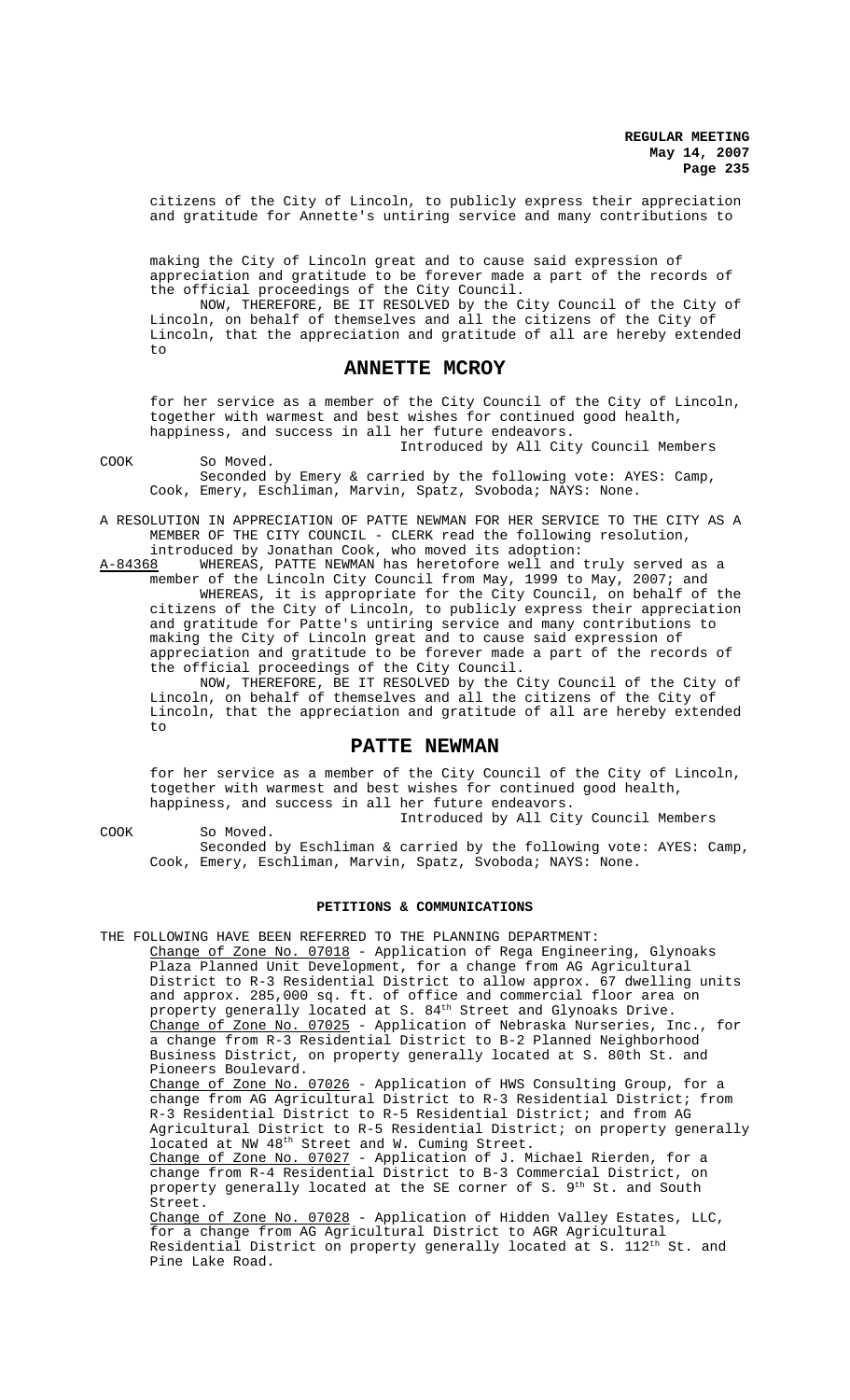> Special Permit No. 1692D - Application of Olsson Associates, Wilderness Ridge Community Unit Plan, for an amendment to the lot layout adjacent to Large's Court, requesting to waive the width and depth requirements on property generally located in the SW corner of S.  $27<sup>th</sup>$  St. and Yankee Hill Road. Special Permit No. 06061A - Application of Hidden Valley Estates, LLC, Hidden Valley Estates 1<sup>st</sup> Addition Community Unit Plan, requesting an amendment to add 14 lots on property generally located at S. 112<sup>th</sup> St. and Pine Lake Road.

### **MISCELLANEOUS REFERRALS - NONE**

## **REPORTS OF CITY OFFICERS**

- AFFIDAVIT OF MAILING FOR BOARD OF EQUALIZATION ON THE NORTH 27TH STREET BUSINESS MAINTENANCE DISTRICT - CLERK presented said report which was placed on file in the Office of the City Clerk.
- CLERK'S LETTER AND MAYOR'S APPROVAL OF RESOLUTIONS AND ORDINANCES PASSED BY THE CITY COUNCIL ON MAY 7, 2007 - CLERK presented said report which was placed on file in the Office of the City Clerk. **(27-1)**

# ORDINANCE -  $1^{ST}$  READING & RELATED RESOLUTIONS (AS REQUIRED)

- AMENDING CHAPTER 6.02 OF THE LMC RELATING TO ANIMAL CONTROL DEFINITIONS TO CLARIFY LANGUAGE ALLOWING COMMERCIAL BOARDING KENNELS WITHIN THE CITY LIMITS BY ADDING DEFINITIONS FOR "ANIMAL HOSPITAL OR CLINIC" AND "VETERINARY HOSPITAL OR CLINIC" AND AMENDING THE CURRENT DEFINITION OF "COMMERCIAL BOARDING KENNEL" TO PROVIDE THAT ALL COMMERCIAL BOARDING KENNELS OPERATING WITHIN THE CITY LIMITS SHALL BE LICENSED UNDER THE LAWS OF THE STATE OF NEBRASKA; AMENDING SECTION 6.04.165 OF THE LMC TO SET FORTH RESTRICTIONS FOR COMMERCIAL BOARDING KENNELS AND GROOM SHOPS LOCATED WITHIN THE CITY LIMITS; AND AMENDING SECTION 6.08.310 OF THE LMC TO PROVIDE AN EXCEPTION FOR COMMERCIAL BOARDING KENNELS FROM THE KENNELS PROHIBITED IN THE CITY OF LINCOLN. **(RELATED ITEMS: 07-54, 07-57)** - CLERK read an ordinance, introduced by Jon Camp, amending Title 6 of the Lincoln Municipal Code relating to Animals by amending Chapter 6.02 of the Lincoln Municipal Code relating Animal Control Definitions to clarify language allowing commercial boarding kennels within the city limits by adding a new section numbered 6.02.065 to add a definition for "animal hospital or clinic"; amending Section 6.02.140, "commercial boarding kennel," to require commercial boarding kennels to be licensed under the laws of the State of Nebraska; adding a new section numbered 6.02.525 to add a definition for "veterinary hospital or clinic"; and amending Section 6.04.165 of the Lincoln Municipal Code to set forth restrictions for commercial boarding kennels, pet shops, and commercial breeding kennels; and amending Section 6.08.310 of the Lincoln Municipal Code to provide an exception for commercial boarding kennels from the kennels prohibited in the City of Lincoln; and repealing Sections 6.02.140, 6.04.165, and 6.08.310 of the Lincoln Municipal Code as hitherto existing, the first time.
- CHANGE OF ZONE 06084 AMENDING TITLE 27 OF THE LINCOLN MUNICIPAL CODE RELATING TO ZONING BY AMENDING CHAPTER 27.03 TO ADD DEFINITIONS FOR "ANIMAL HOSPITAL," "ANIMAL HOSPITAL, INDOOR," "BOARDING," "KENNEL," "KENNEL, INDOOR," "INDOORS," AND "OUTDOOR EXERCISE AREA" ASSOCIATED WITH AN INDOOR HOSPITAL OR INDOOR KENNEL; AMENDING SECTIONS 27.29.020, 27.31.030, 27.33.020, 27.41.020, 27.43.020, AND 27.45.020, TO ADD INDOOR ANIMAL HOSPITALS AND INDOOR KENNELS AS A PERMITTED USE; AMENDING SECTIONS 27.43.040 AND 27.45.030 TO ADD OUTDOOR EXERCISE AREA ASSOCIATED WITH AN INDOOR ANIMAL HOSPITAL OR INDOOR KENNEL AS A PERMITTED SPECIAL USE; AMENDING SECTION 27.63.470 TO ADD INDOOR ANIMAL HOSPITALS, INDOOR KENNELS, AND OUTDOOR EXERCISE AREAS ASSOCIATED WITH AN INDOOR ANIMAL HOSPITAL OR INDOOR KENNEL AS AN ALLOWED USED UNDER A SPECIAL PERMIT FOR PLANNED SERVICE COMMERCIAL DEVELOPMENT; AND ADDING A NEW SECTION NUMBERED 27.63.780 TO CREATE A SPECIAL PERMIT FOR OUTDOOR EXERCISE AREAS ASSOCIATED WITH AN INDOOR ANIMAL HOSPITAL OR INDOOR KENNEL. **(RELATED ITEMS: 07-54, 07-57)** - CLERK read an ordinance, introduced by Jon Camp,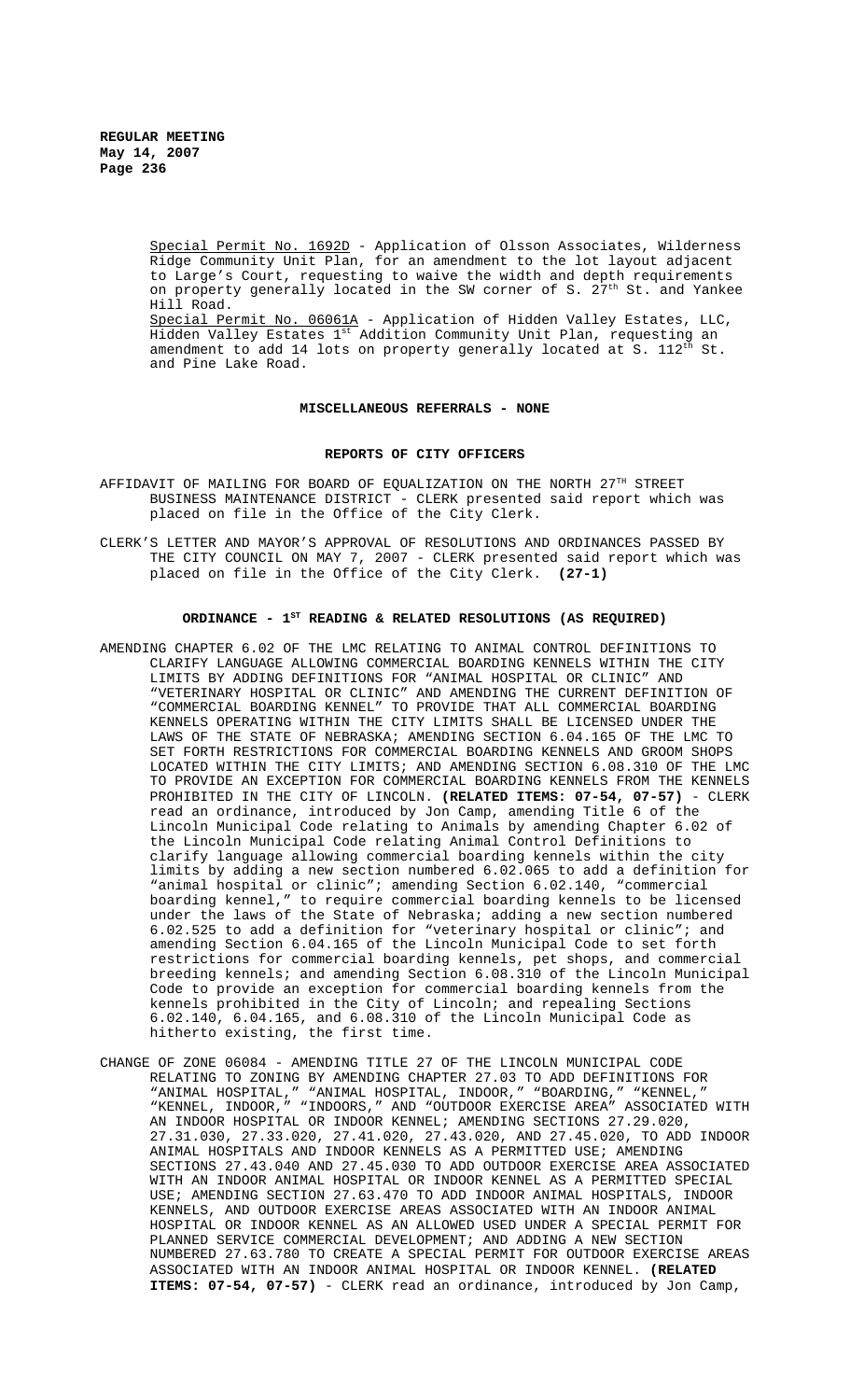amending Title 27 of the Lincoln Municipal Code relating to Zoning by amending Chapter 27.03 to add definitions for "animal hospital," "animal hospital, indoor," "boarding," "kennel," "kennel, indoor," "indoors," and "outdoor exercise area" associated with an indoor hospital or indoor kennel; amending Sections 27.29.020, 27.31.030, 27.33.020, 27.41.020, 27.43.020, and 27.45.020, to add indoor animal hospitals and indoor kennels as a permitted use; amending Sections 27.43.040 and 27.45.030 to add outdoor exercise area associated with an indoor animal hospital or indoor kennel as a permitted special use; amending Section 27.63.470 to add indoor animal hospitals, indoor kennels, and outdoor exercise areas associated with an indoor animal hospital or indoor kennel as an allowed used under a special permit for planned service commercial development; adding a new section numbered 27.63.780 to create a special permit for outdoor exercise areas associated with an indoor animal hospital or indoor kennel; and repealing Sections 27.29.020, 27.31.030, 27.33.020, 27.41.020, 27.43.020, 27.43.040, 27.45.020, 27.45.030 and 27.63.470 of the Lincoln Municipal Code as hitherto existing, the first time.

- DECLARING APPROXIMATELY 1.02 ACRES GENERALLY LOCATED AT THE SOUTHWEST CORNER OF HIGHWAY 66 AND HIGHWAY 6, ASHLAND, NEBRASKA AS SURPLUS PROPERTY - CLERK read an ordinance, introduced by Jon Camp, declaring approximately 1.02 acres of City-owned property generally located at the southwest corner of Highway 66 and Highway 6, Ashland, Nebraska as surplus and authorizing the sale thereof, the first time.
- CHANGE OF ZONE 07020 APPLICATION OF CASEY'S RETAIL COMPANY FOR A CHANGE OF ZONE FROM R-2 RESIDENTIAL DISTRICT TO B-1 LOCAL BUSINESS DISTRICT ON PROPERTY GENERALLY LOCATED AT NORTH 70TH STREET AND HAVELOCK AVENUE - CLERK read an ordinance, introduced by Jon Camp, amending the Lincoln Zoning District Maps attached to and made a part of Title 27 of the Lincoln Municipal Code, as provided by Section 27.05.020 of the Lincoln Municipal Code, by changing the boundaries of the districts established and shown thereon, the first time.
- MISC. 07004 AMENDING TITLE 26 OF THE LINCOLN MUNICIPAL CODE RELATING TO LAND SUBDIVISION TO PROVIDE REQUIREMENTS AND CRITERIA TO PREVENT AND CONTROL WATER POLLUTION FROM CONSTRUCTION SITE DISCHARGES AND DIMINISH ADVERSE IMPACTS TO HEALTH, SAFETY, PROPERTY, AND THE GENERAL WELFARE OF THE CITIZENS OF THE CITY OF LINCOLN BY ADDING NEW SECTIONS NUMBERED 26.07.085, 26.07.123, 26.07.125, 26.07.137, 26.07.138, 26.07.164, 26.07.166, 26.07.167, AND 26.27.168 TO PROVIDE DEFINITIONS FOR "CONSTRUCTION ACTIVITY, "INDIVIDUAL SITE CONSTRUCTION," "MINI-SWPPP," "PERMIT IN CONFORMANCE WITH CHAPTER 28.01," "PERSON," "STOP WORK ORDER," "STORM DRAINAGE SYSTEM," "STORMWATER," AND "STORMWATER POLLUTION PREVENTION PLAN (SWPPP)", RESPECTIVELY; BY AMENDING SECTIONS 26.11.038, 26.23.190, AND 26.27.060 TO REQUIRE COMPLIANCE WITH CHAPTER 28.01 FOR CONSTRUCTION ACTIVITY AND INDIVIDUAL SITE CONSTRUCTION; BY AMENDING SECTION 26.31.040 TO ALLOW ENFORCEMENT ACTION AND REMOVAL AUTHORITY BY THE CITY IN THE EVENT SEDIMENT IS DEPOSITED IN A STORM DRAINAGE SYSTEM. **(RELATED ITEMS: 07-78, 07-79, 07-80, 07R-102)** - CLERK read an ordinance, introduced by Jon Camp, amending Title 26 of the Lincoln Municipal Code relating to Land Subdivision to provide requirements and criteria to prevent and control water pollution from construction site discharges and diminish adverse impacts to health, safety, property, and the general welfare of the citizens of the City of Lincoln by adding new sections numbered 26.07.085, 26.07.123, 26.07.125.05, 26.07.137, 26.07.138, 26.07.164, 26.07.166, 26.07.167 and 26.07.168 to provide definitions for "construction activity," "individual site construction," mini-SWPPP," "permit in conformance with Chapter 28.01," "person," "stop work order," "storm drainage system," "stormwater," and "stormwater pollution prevention plan (SWPPP)," respectively; by amending Sections 26.11.038, 26.23.190, and 26.27.060 to require compliance with Chapter 28.01 for construction activity and individual site construction; by amending Section 26.31.040 to allow enforcement action and removal authority by the City in the event sediment is deposited in a storm drainage system; and repealing Sections 26.11.038, 26.23.190, 26.27.060, and 26.31.040 of the Lincoln Municipal Code as hitherto existing, the first time.
- CHANGE OF ZONE 07015 AMENDING SECTION 27.81.010 OF THE LINCOLN MUNICIPAL CODE RELATING TO GENERAL REGULATIONS OF THE ZONING CODE AND TO REQUIRE COMPLIANCE WITH CHAPTER 28.01, REGULATIONS FOR CONSTRUCTION SITE DISCHARGES, FOR CONSTRUCTION ACTIVITY. **(RELATED ITEMS: 07-78, 07-79, 07- 80, 07R-102)** - CLERK read an ordinance, introduced by Jon Camp, amending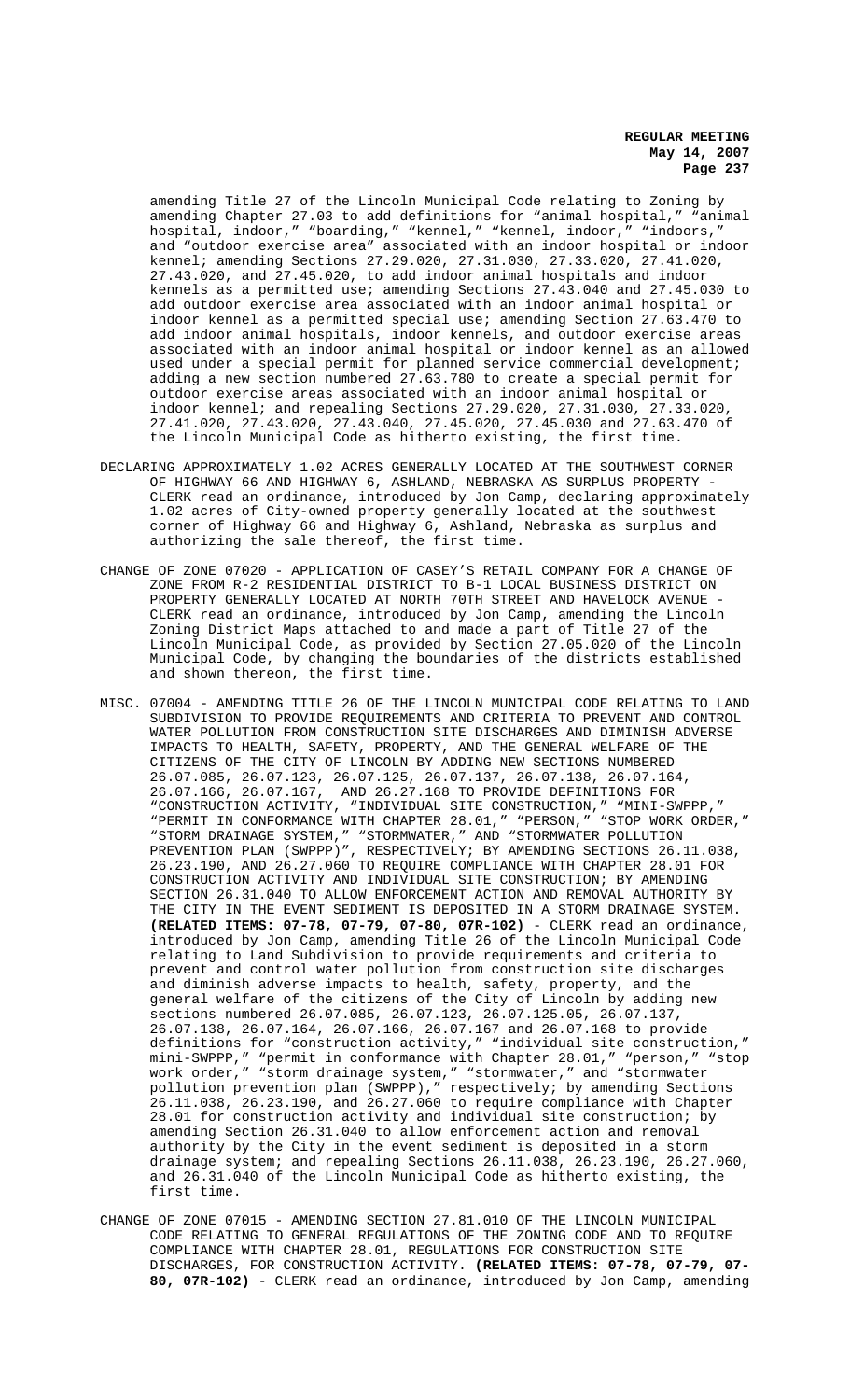Section 27.81.010 of the Lincoln Municipal Code relating General Regulations of the Zoning Code to require compliance with Chapter 28.01, Regulations for Construction Site Discharges, for construction activity; and by repealing Section 27.81.010 of the Lincoln Municipal Code as hitherto existing, the first time.

- CREATING A NEW TITLE 28 "STORMWATER QUALITY AND EROSION AND SEDIMENT CONTROL" TO CONSOLIDATE THE EROSION AND SEDIMENT CONTROL REQUIREMENTS IN A SINGLE CHAPTER CALLED "REGULATIONS FOR CONSTRUCTION SITE DISCHARGES" TO MEET ALL STATE AND FEDERAL REQUIREMENTS. **(RELATED ITEMS: 07-78, 07-79, 07-80, 07R-102)** - CLERK read an ordinance, introduced by Jon Camp, amending the Lincoln Municipal code by creating a new Title 28, Stormwater Quality and Erosion and Sediment Control, and a new Chapter 28.01, Regulations for Construction Site Discharges, to provide requirements and criteria to prevent and control water pollution and diminish adverse impacts to health, safety, property, and the general welfare of the citizens of the City of Lincoln by adding Section 28.01.010 setting forth the purpose and findings of regulating construction site discharges; Section 28.01.020 establishing the authority and applicability of these regulations to all lands within the corporate limits of the City and within three miles thereof; Section 28.01.030 setting forth definitions including Applicant, Authorized Representative, Best Management Practices (BMPs), City, Common Plan of Development or Sale, Construction Activity, Director, Erosion, Final Stabilization, Illicit Discharge, Individual Site Construction, Land Disturbance, Mini-SWPPP, MS4 Permit, Municipal Separate Stormwater Sewer System (MS4), National Pollutant Discharge Elimination System (NPDES), Notice of Intent (NOI), Notice of Termination (NOT), NPDES General Permit, Owner, Permit, Permittee, Person, Pollutant, Public Right-of-Way, Sediment, Sedimentation, Stop Work Order, Storm Drainage System, Stormwater, and Stormwater Pollution Prevention Plan (SWPPP); Section 28.01.040 incorporating the City's Design Standards and Drainage Criteria Manual and providing an exemption for emergency activity; Section 28.01.050 requiring that a permit and SWPPP be submitted to the Lower Platte South Natural Resources District for any construction activity; Section 28.01.060 setting forth requirements for the Construction Activity SWPPP; Section 28.01.070 setting forth requirements for the Individual Site Construction Mini-SWPPP; Section 28.01.080 establishing a process by which a permittee must conduct routine inspections to ensure compliance with the regulations; Section 28.01.090 providing a mechanism to terminate the permit; Section 28.01.100 allowing for enforcement action by the City in the event sediment is in a public right-of-way or storm drainage system; Section 28.01.110 providing a right-or-entry to the City and the Lower Platte South Natural Resources District to perform inspections of construction sites to verify compliance with the regulations; and Section 28.01.120 specifying unlawful acts under the chapter, providing enforcement authority for the City in the event a violation occurs, and establishing penalties for such violations, the first time.
- MISC. 07005 AMENDING THE CITY OF LINCOLN DESIGN STANDARDS TO SET FORTH STANDARDS FOR CONSTRUCTION SITE STORMWATER DISCHARGES PURSUANT TO THE NATIONAL POLLUTANT DISCHARGE ELIMINATION SYSTEM (NPDES) UNDER THE FEDERAL CLEAN WATER ACT AND THE NEBRASKA ENVIRONMENTAL PROTECTION ACT BY AMENDING CHAPTER 2.05 "STORMWATER DRAINAGE DESIGN STANDARDS, SECTION 11 "EROSION AND SEDIMENT CONTROL" TO REPEAL SECTIONS 11.1 AND 11.2 AND TO ADD NEW SECTION 11.1 SETTING FORTH THE PURPOSE AND SCOPE OF THE DESIGN STANDARDS FOR EROSION AND SEDIMENT CONTROL; TO ADD NEW SECTION 11.2 REQUIRING THAT A PERMIT AND SWPPP BE SUBMITTED TO THE LOWER PLATTE SOUTH NATURAL RESOURCES DISTRICT FOR ANY CONSTRUCTION ACTIVITY; TO ADD NEW SECTION 11.3 SETTING FORTH REQUIREMENTS FOR INDIVIDUAL SITE CONSTRUCTION; AND TO ADD NEW SECTION 11.4 WHICH ADOPTS BY REFERENCE CHAPTER 9 OF THE CITY'S DRAINAGE CRITERIA MANUAL. **(RELATED ITEMS: 07-78, 07-79, 07-80, 07R-102) (ACTION DATE: 6/4/07)**

## **MISCELLANEOUS BUSINESS**

### **UPCOMING RESOLUTIONS -**

CAMP Moved to approve the resolutions to have Public Hearing on May 21, 2007. Seconded by Cook & carried by the following vote: AYES: Camp, Cook, Eschliman, Marvin, McRoy, Newman, Svoboda; NAYS: None.